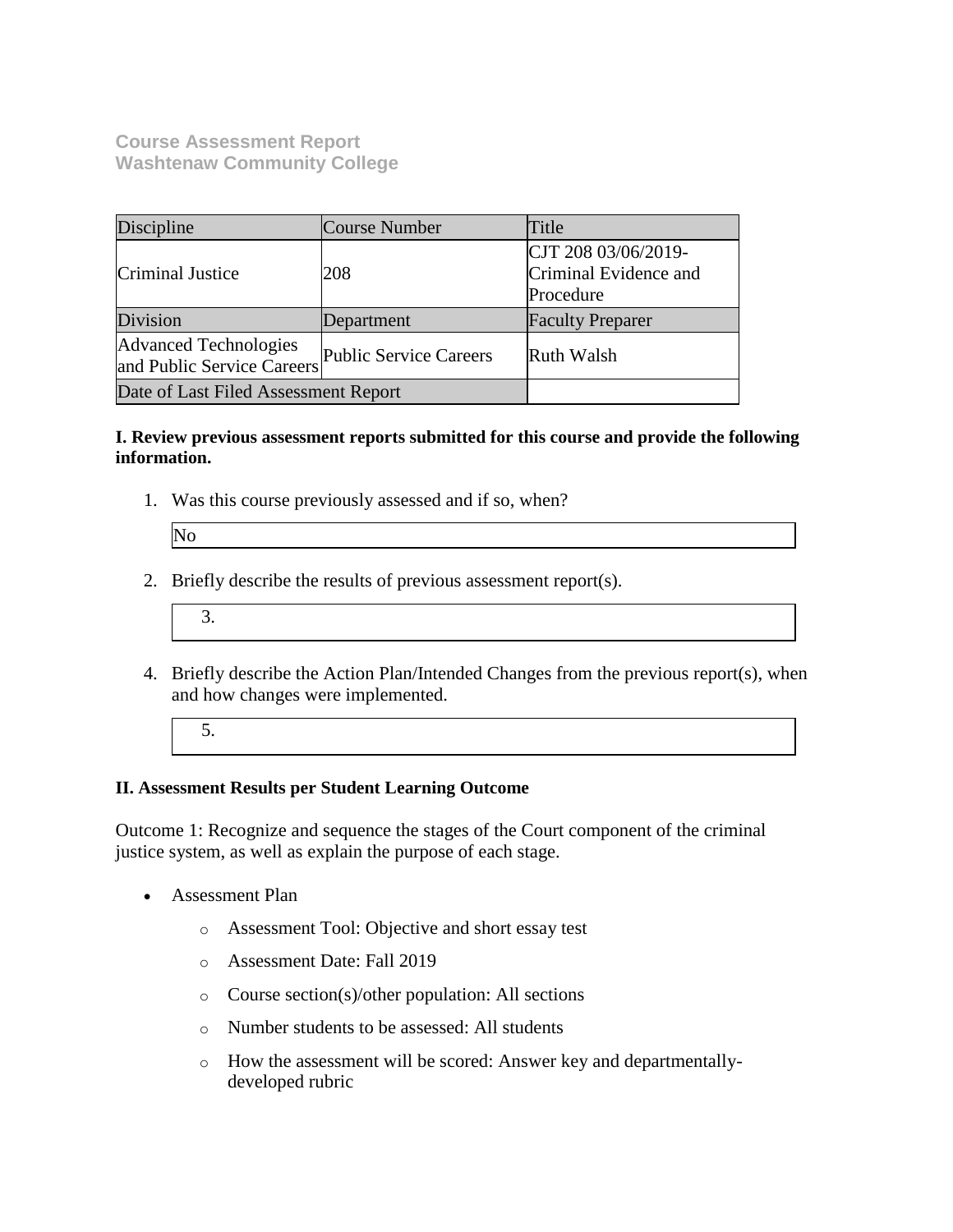- o Standard of success to be used for this assessment: 75% of students will score 73% or higher
- o Who will score and analyze the data: Faculty and Department Chair
- 1. Indicate the Semester(s) and year(s) assessment data were collected for this report.

| Fall (indicate years below) below) | Winter (indicate years) | SP/SU (indicate years)<br>below) |
|------------------------------------|-------------------------|----------------------------------|
| 2018                               |                         |                                  |

2. Provide assessment sample size data in the table below.

| # of students enrolled | # of students assessed |
|------------------------|------------------------|
|                        |                        |

3. If the number of students assessed differs from the number of students enrolled, please explain why all enrolled students were not assessed, e.g. absence, withdrawal, or did not complete activity.

One student did not take test.

4. Describe how students from all populations (day students on campus, DL, MM, evening, extension center sites, etc.) were included in the assessment based on your selection criteria.

Only one section was offered (on campus).

5. Describe the process used to assess this outcome. Include a brief description of this tool and how it was scored.

Students were given 15 terms related to the various stages of the Criminal Justice process and asked to sequence the stages in chronological order. They were awarded 2 points for each stage correctly sequenced. They were also asked to write a brief description of what occurred at each stage. A grading rubric was used to score each description up to maximum of 5 points per term. The maximum score was 105 points.

6. Briefly describe assessment results based on data collected for this outcome and tool during the course assessment. Discuss the extent to which students achieved this learning outcome and indicate whether the standard of success was met for this outcome and tool.

### Met Standard of Success: No

A score of 73% was considered successful; thus a student would need to have earned 76 points in order to meet this standard. 11 of the 17 students scored 76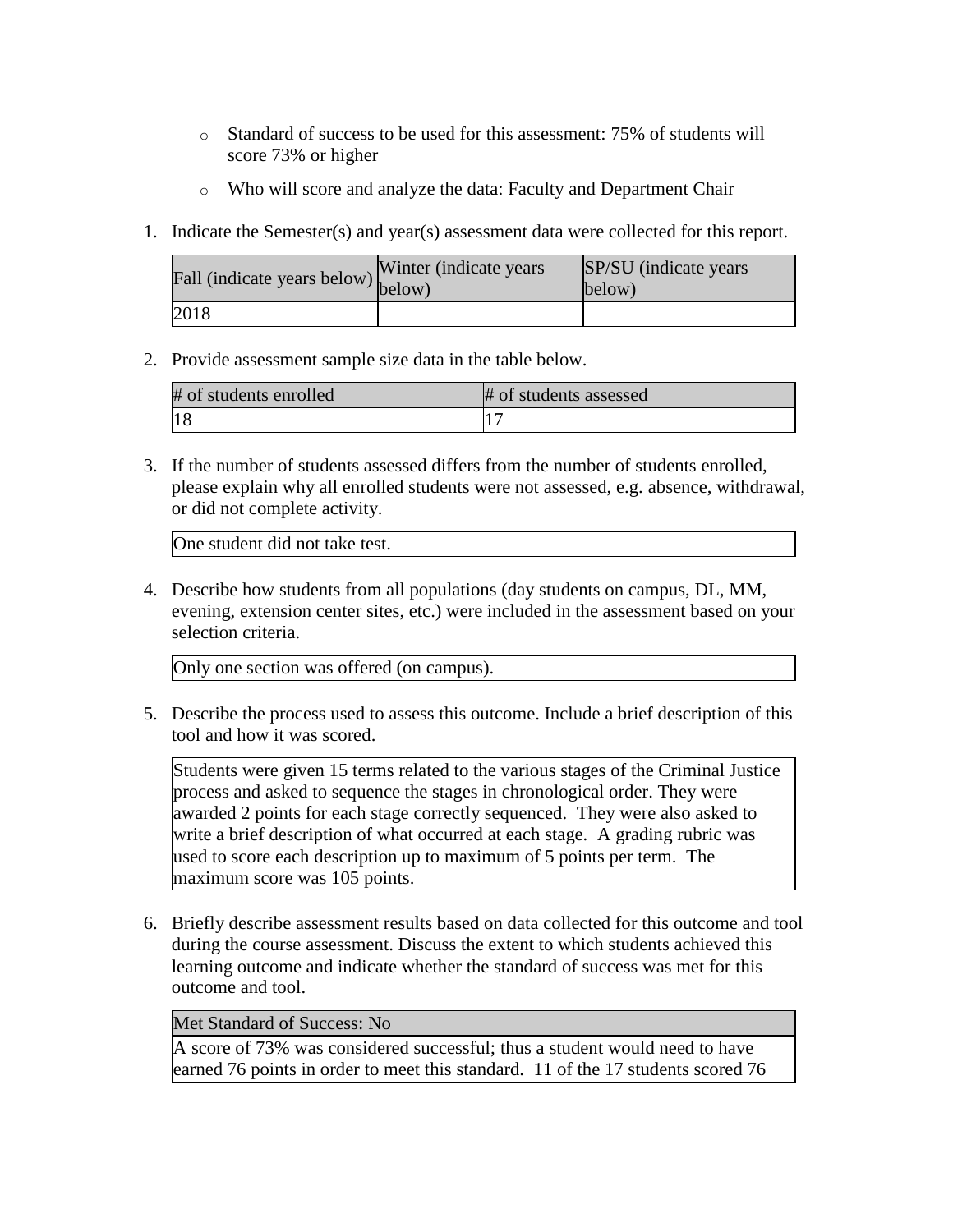points or more while 9 scored less than 76 points. The standard of success was not met as only approximately 65% of the students scored 73% or better.

7. Based on your interpretation of the assessment results, describe the areas of strength in student achievement of this learning outcome.

Students largely did well in sequencing the parts of the CJ system. And for the most part they had a general idea of what occurred at each point in the process.

8. Based on your analysis of student performance, discuss the areas in which student achievement of this learning outcome could be improved. If student met standard of success, you may wish to identify your plans for continuous improvement.

Students failed to specifically describe parts of the CJ system. Although the directions asked the students to "describe in detail" what occurred at each part ( ie - "Arraignment") many students either had inadequate knowledge or did not take the time to be detailed in their answers.

Outcome 2: Identify and classify evidence into main categories and explain the process for admitting each type of evidence.

- Assessment Plan
	- o Assessment Tool: Objective and short essay tests
	- o Assessment Date: Fall 2019
	- o Course section(s)/other population: All sections
	- o Number students to be assessed: All students
	- o How the assessment will be scored: Answer key and departmentallydeveloped rubric
	- o Standard of success to be used for this assessment: 75% of students will score 73% or higher
	- o Who will score and analyze the data: Faculty and Department Chair
- 1. Indicate the Semester(s) and year(s) assessment data were collected for this report.

| Fall (indicate years below) below) | Winter (indicate years) | SP/SU (indicate years)<br>below) |
|------------------------------------|-------------------------|----------------------------------|
| 2018                               |                         |                                  |

2. Provide assessment sample size data in the table below.

| # of students enrolled | # of students assessed |
|------------------------|------------------------|
|------------------------|------------------------|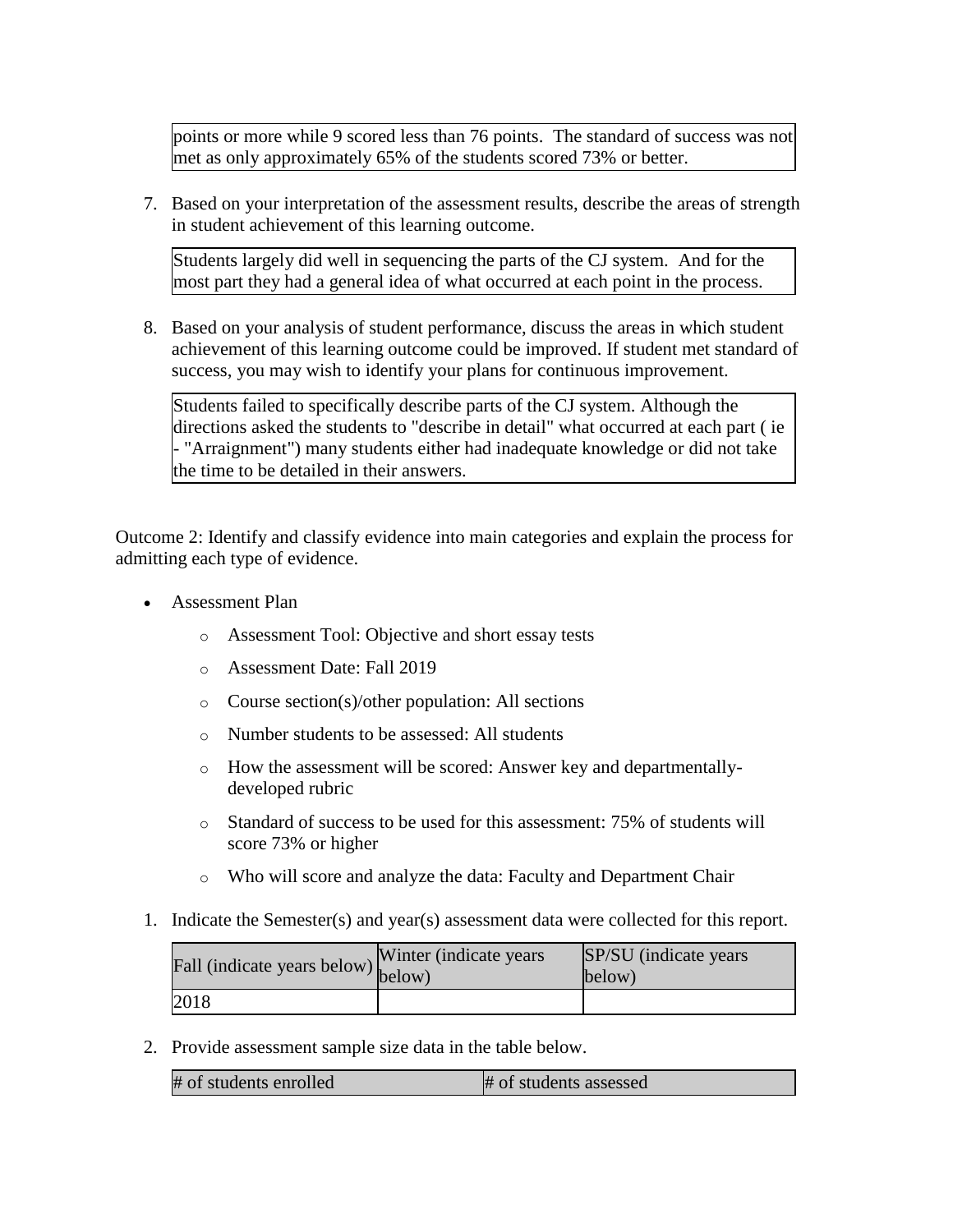|--|--|

3. If the number of students assessed differs from the number of students enrolled, please explain why all enrolled students were not assessed, e.g. absence, withdrawal, or did not complete activity.

One student failed to show up for classes. Two did not take the test due to absence.

4. Describe how students from all populations (day students on campus, DL, MM, evening, extension center sites, etc.) were included in the assessment based on your selection criteria.

Only one section offered ( on campus).

5. Describe the process used to assess this outcome. Include a brief description of this tool and how it was scored.

Students were given an objective test consisting of 30 "fill in" questions accompanied by a word bank. All questions addressed the types of evidence. An answer key was used to score the responses. Each correct answer was awarded 3 points. A final brief "essay" asked the students to correctly sequence and describe the actual mechanism for admitting a piece of physical evidence. This question was worth up to 10 points.

6. Briefly describe assessment results based on data collected for this outcome and tool during the course assessment. Discuss the extent to which students achieved this learning outcome and indicate whether the standard of success was met for this outcome and tool.

Met Standard of Success: No

11 of the 15 students who completed the test achieved a score of 73% or better. This equates to 73% success rate. The standard of success was not met, although close.

7. Based on your interpretation of the assessment results, describe the areas of strength in student achievement of this learning outcome.

Although the standard of success was not met for this outcome, many students did do very well. Eleven of 15 students scored 80% or higher 5 of the students scored 90 or above and 6 students scored 80 or above. The remaining students failed the assessment. But considering that 11/15 students (73%) did "good" or "excellent" in the assessment, I feel students are understanding the laws of admissibility.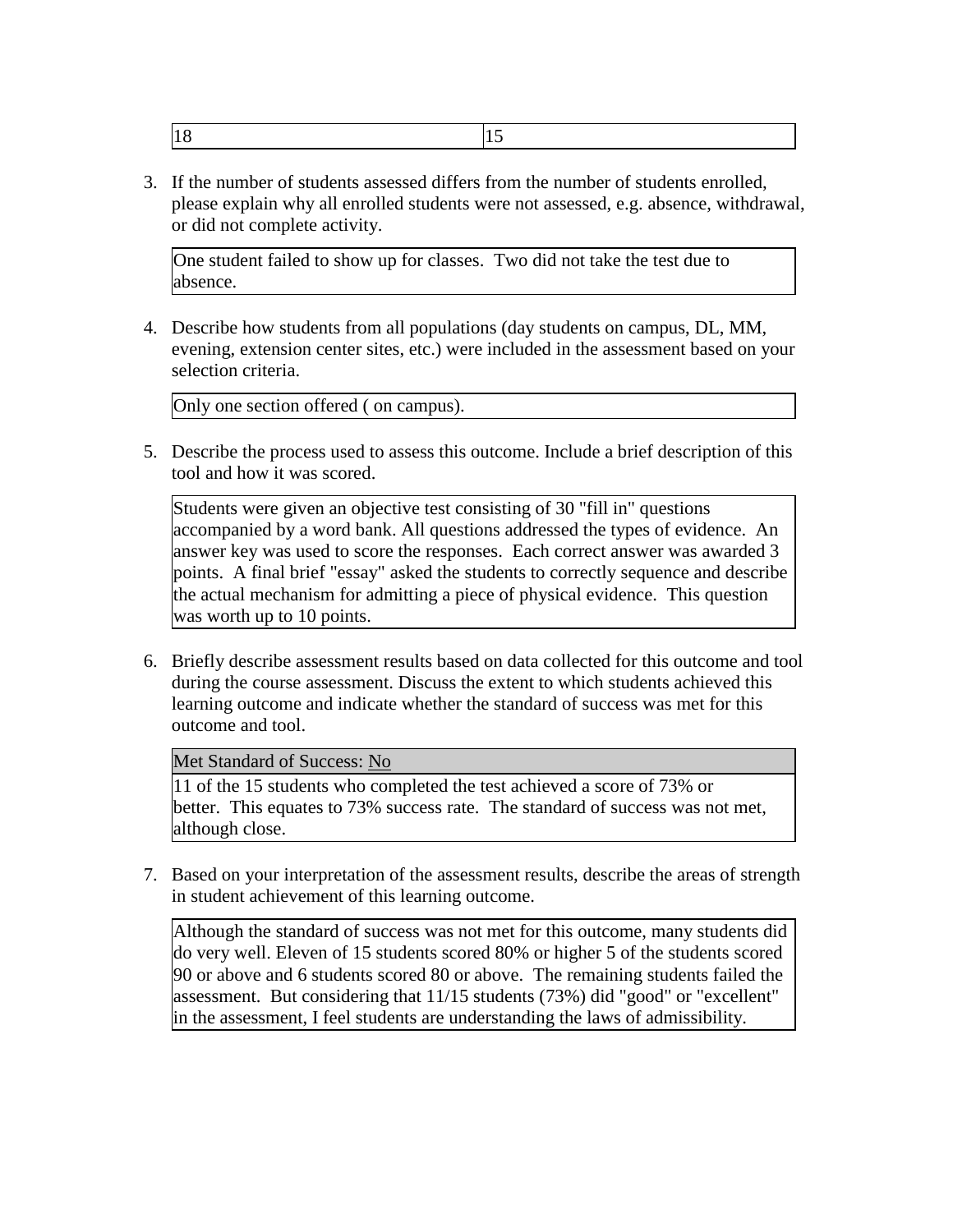8. Based on your analysis of student performance, discuss the areas in which student achievement of this learning outcome could be improved. If student met standard of success, you may wish to identify your plans for continuous improvement.

After reviewing the original assessment prior to completing this report, no single area of weakness could be identified. Although students were informed in advance of the test what would be required, perhaps this is an area where a practice test would assist student learning.

Outcome 3: Apply the rules of criminal procedure to proffered evidence in a criminal trial.

- Assessment Plan
	- o Assessment Tool: Issue identification (short essay) tests
	- o Assessment Date: Fall 2019
	- o Course section(s)/other population: All sections
	- o Number students to be assessed: All students
	- o How the assessment will be scored: Departmentally-developed rubric
	- o Standard of success to be used for this assessment: 75% of students will score 73% or higher
	- o Who will score and analyze the data: Faculty and Department Chair
- 1. Indicate the Semester(s) and year(s) assessment data were collected for this report.

| rall (indicate years below) below) | Winter (indicate years) | SP/SU (indicate years)<br>below) |
|------------------------------------|-------------------------|----------------------------------|
| 2018                               |                         |                                  |

2. Provide assessment sample size data in the table below.

| # of students enrolled | # of students assessed |
|------------------------|------------------------|
|                        |                        |

3. If the number of students assessed differs from the number of students enrolled, please explain why all enrolled students were not assessed, e.g. absence, withdrawal, or did not complete activity.

There were four tests used to assess the success rate of this outcome. Separate issue/ application exams were given for the topics of hearsay, privilege, search and seizure and character evidence. Not all students took each test, due to absences. However, the success rate was calculated based on those students who completed the test.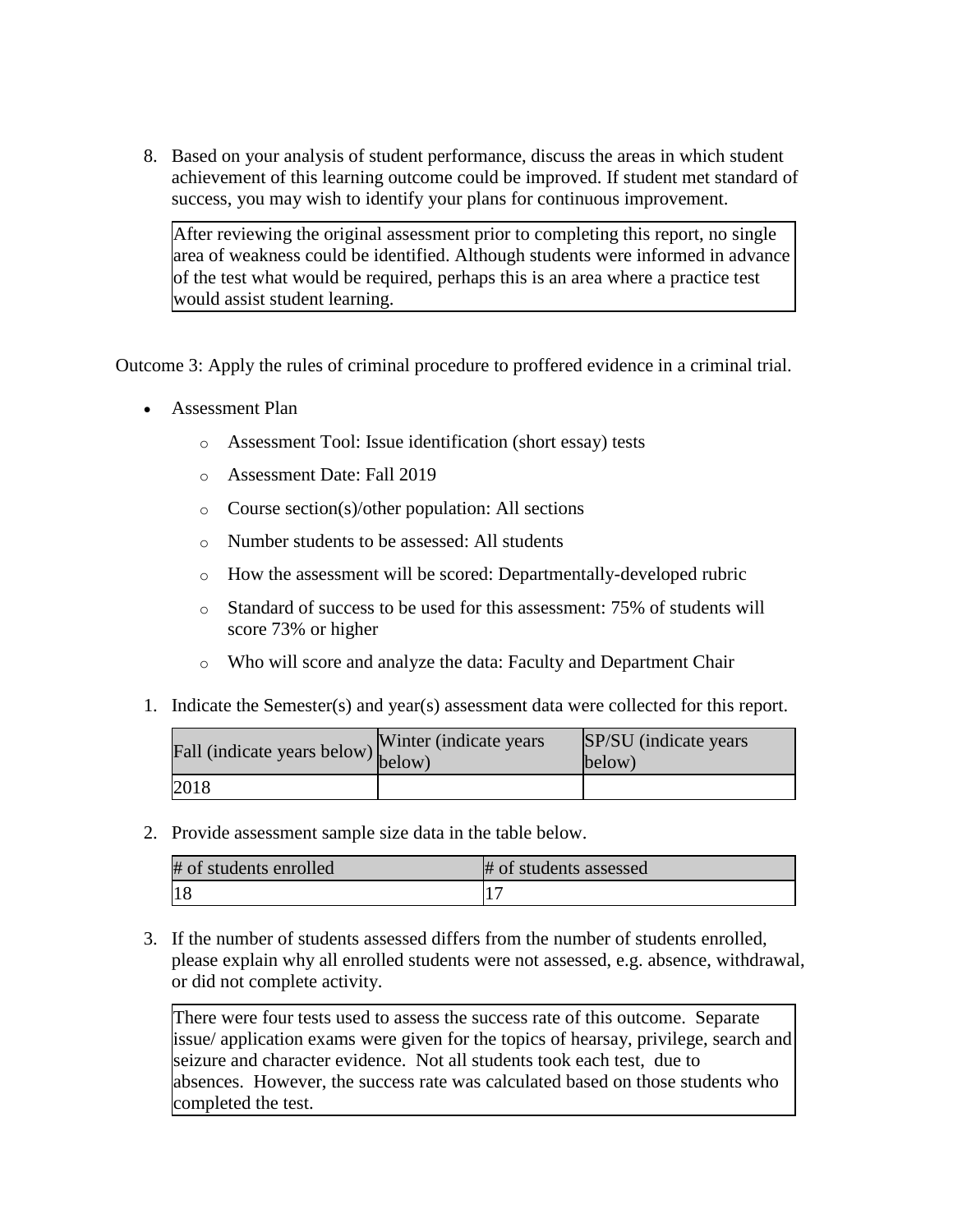4. Describe how students from all populations (day students on campus, DL, MM, evening, extension center sites, etc.) were included in the assessment based on your selection criteria.

Only one section was offered (on campus).

5. Describe the process used to assess this outcome. Include a brief description of this tool and how it was scored.

4 separate issue/ application tests were given, one for each topic as it was completed. Tests were given in hearsay, character evidence, search and seizure and privilege. Each test consisted of approximately 15 brief scenarios where students were asked to decide if the evidence would be admitted and then explain their answer. A maximum of 7 points was generally awarded for each correct answer, based on a scoring rubric. A score of 73% or above was considered a success".

6. Briefly describe assessment results based on data collected for this outcome and tool during the course assessment. Discuss the extent to which students achieved this learning outcome and indicate whether the standard of success was met for this outcome and tool.

## Met Standard of Success: No

A maximum of 7 points was generally awarded for each correct answer, based on a scoring rubric. A score of 73% or above was considered a success". The results were: Hearsay - 8/13 students were successful (62%) Character Evidence - 12/15 students were successful (80%) Privilege - 13/15 students were successful  $(87%)$  Search and Seizure 7/15 students were successful (47%) It appears that overall, there was only a 69% success rate for this outcome.

7. Based on your interpretation of the assessment results, describe the areas of strength in student achievement of this learning outcome.

Students did well in several areas, including Privilege and Character Evidence. Privilege is a relatively clear area; however, Character Evidence is not. In these two areas students are provided with an outline and at least one practice exam before the actual test, to help students clarify their level of understanding.

8. Based on your analysis of student performance, discuss the areas in which student achievement of this learning outcome could be improved. If student met standard of success, you may wish to identify your plans for continuous improvement.

Students have a difficult time with Hearsay and Search and Seizure. Both are complicated concepts. For instance, students need to be able to recognize hearsay and then ascertain whether one of the 20+ exceptions to the rule may apply.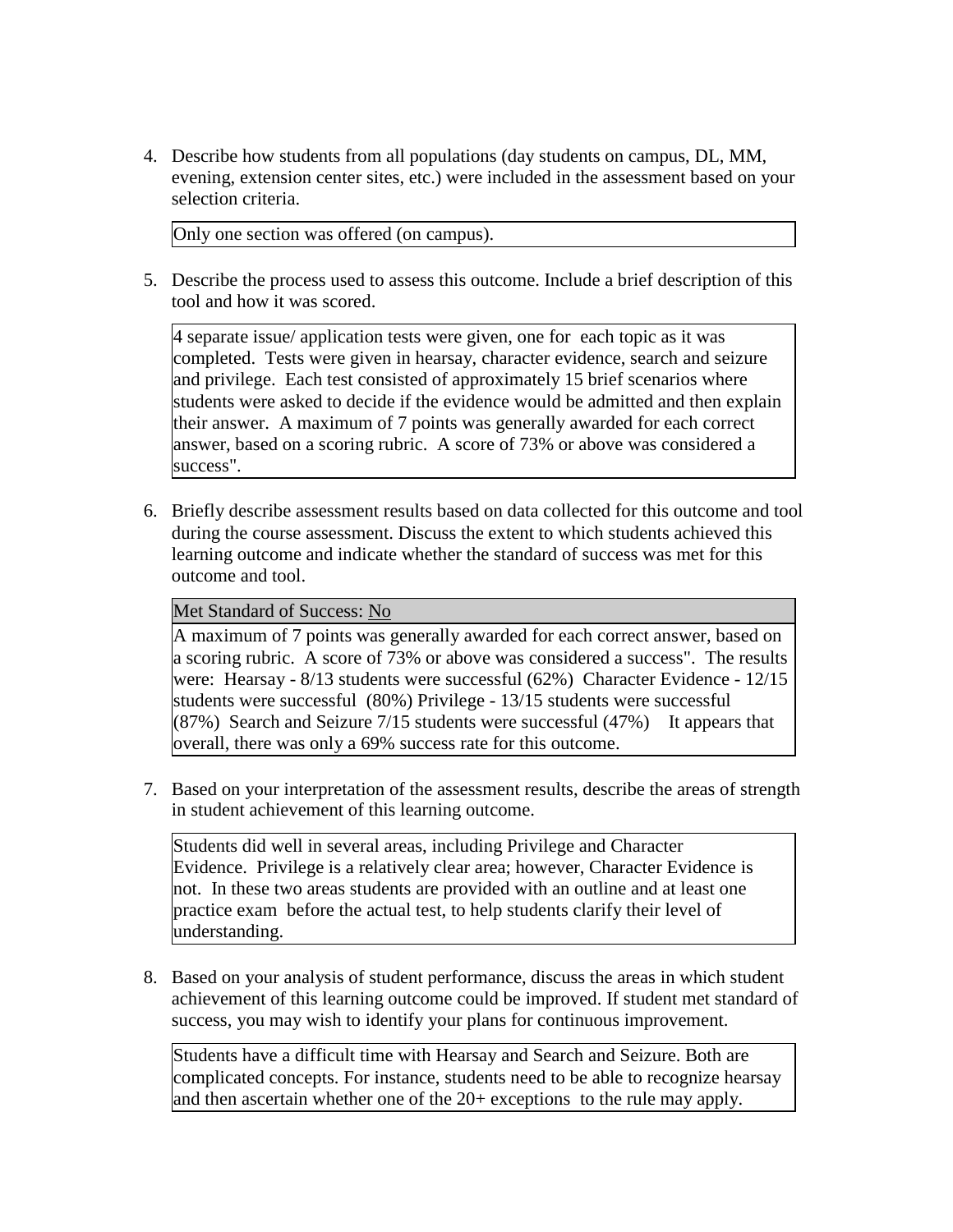Again, students are provided with an outline and a practice test prior to the actual assessment. However, the application of these concepts requires both memorization and analysis.

### **III. Course Summary and Intended Changes Based on Assessment Results**

1. Based on the previous report's Intended Change(s) identified in Section I above, please discuss how effective the changes were in improving student learning.

N/A

2. Describe your overall impression of how this course is meeting the needs of students. Did the assessment process bring to light anything about student achievement of learning outcomes that surprised you?

The assessment process merely validated what we have known all along - that this course is incredibly difficult both due to the amount of information as well as the skills required to completely understand the material. However, we were surprised when confronted with the success rate for the first two outcomes as it was assumed that this information was basic and preliminary to the real "meat" of the course in outcome 3.

3. Describe when and how this information, including the action plan, was or will be shared with Departmental Faculty.

It is important to share this information with our part-time faculty in order to collaborate on some new strategies. Although some of the material does require rote memorization we cannot expect that the student will just do the work on their own. We need to develop innovative ways to assist them. Regarding the more substantive material, we have noticed for years that students who have completed CJT 160 (Constitutional Law) seem to do better in this course.

4.

Intended Change(s)

| <b>Intended Change</b> | Description of the<br>change                                       | Rationale                                                                                                                                               | Implementation<br>Date |
|------------------------|--------------------------------------------------------------------|---------------------------------------------------------------------------------------------------------------------------------------------------------|------------------------|
| Pre-requisite          | Require CJT 160<br>(Constitutional<br>Law) as a pre-<br>requisite. | Much class time is<br>consumed with<br>explaining the<br>reasons for various<br>evidentiary<br>rules. And many<br>times we find<br>ourselves teaching a | 2020                   |